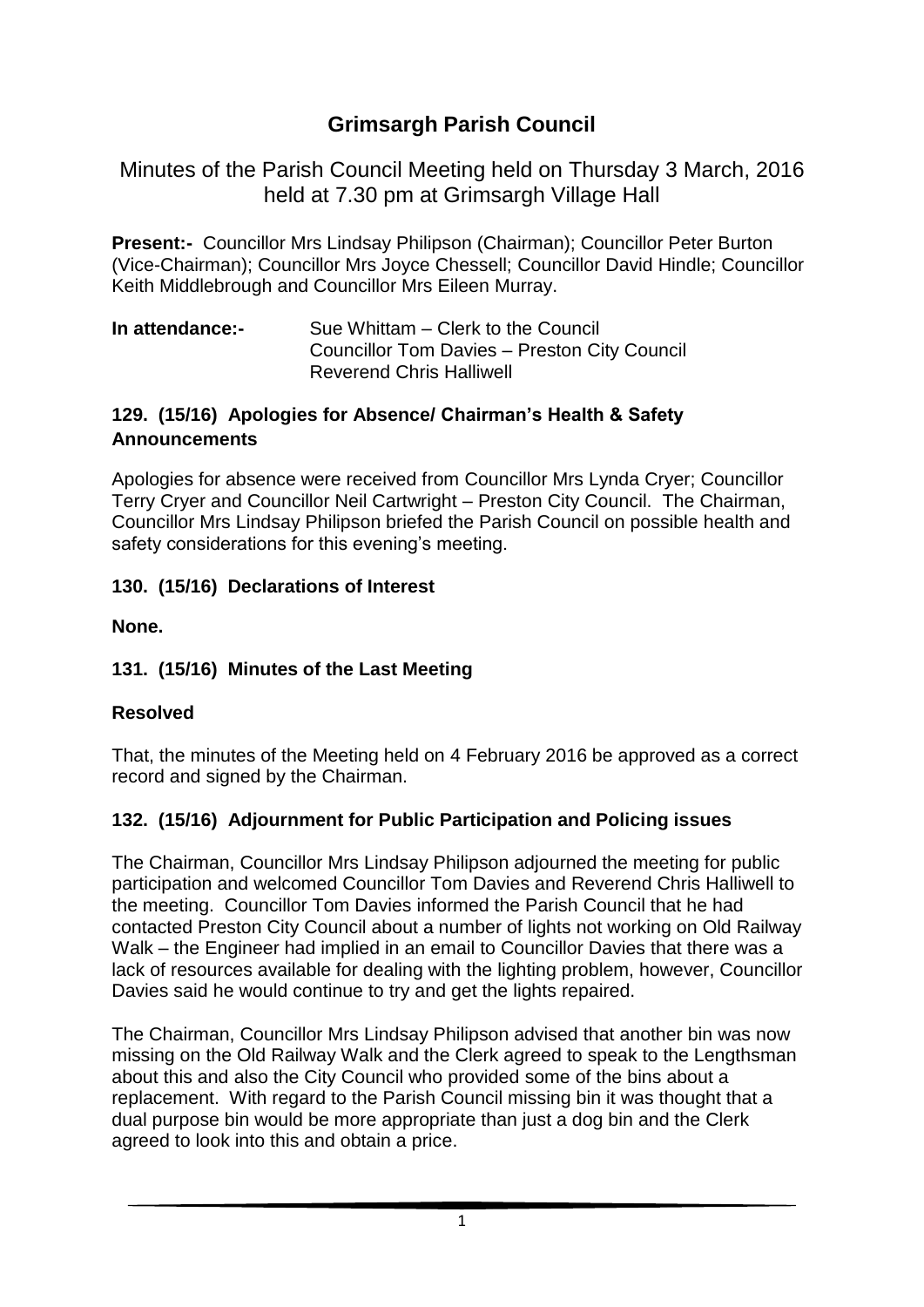Councillor Tom Davies also informed the Parish Council that the City Council had agreed in their budget to charge for brown bins. It was noted that those residents who wished to have their brown bins emptied would have to pay the charge in advance for the year and then would have a sticker placed on their bin. The collection wagons would have an up to date list of those bins that needed emptying. Reverend Halliwell asked if there would be some official confirmation and publicity about the brown bin charge. Councillor Tom Davies said it was hoped that this would be communicated shortly.

The Chairman, Councillor Mrs Lindsay Philipson then reconvened the meeting.

### **133. (15/16) Town and Country Planning Act, 1990**

The Parish Council considered the following Planning Applications:-

| 06/2015/1048 | Fell View Farm Preston Road Grimsargh Preston<br>Variation on Condition no1 "Approved Plans" attached to<br>planning permission 06/2015/0218, comprising of<br>amendment to layout and size of buildings and removal of<br>CCTV (Phase 1). |
|--------------|--------------------------------------------------------------------------------------------------------------------------------------------------------------------------------------------------------------------------------------------|
| 06/2015/1049 | Fell View Farm Preston Road Grimsargh Preston<br>Variation on Condition no1 "Approved Plans" attached to<br>planning permission 06/2015/0288, comprising of<br>amendment to layout and size of buildings and removal of<br>CCTV (Phase 2). |
| 06/2016/0162 | 297 Preston Road, Grimsargh PR2 5JR. Erection of<br>single storey extension to rear of dwelling following<br>demolition of existing outrigger.                                                                                             |

With regard to Planning Applications 06/2015/1048 and 06/2015/1049, the Clerk reported the Parish Council had considered these at their meeting in January. The applications were for an amendment to the layout and size of the buildings and, after discussion with the Planning Officer the Clerk reported that the size of the solar farm was being reduced.

As agreed at the last meeting the Clerk had contacted the new owners of the solar farm site, Anesco regarding their offer of a one off payment to the Parish Council of £25k. This was based on the size of the solar farm of 2.9MW and as per the original agreement this would mean an annual payment of £2,900 for the next 10 years (£29k in total). After negotiation with Anesco, the Clerk reported that they were now prepared to make a final offer of £27,500 and after discussion with the Chairman this had now been accepted on behalf of the Parish Council. It was felt that this was the best possible outcome bearing in mind that the original agreement with the previous owners had not been signed by TGC Renewables.

With regard to the restoration of the above sites once the solar farm had finished, Councillor Mrs Eileen Murray said that in the earlier applications it was stated that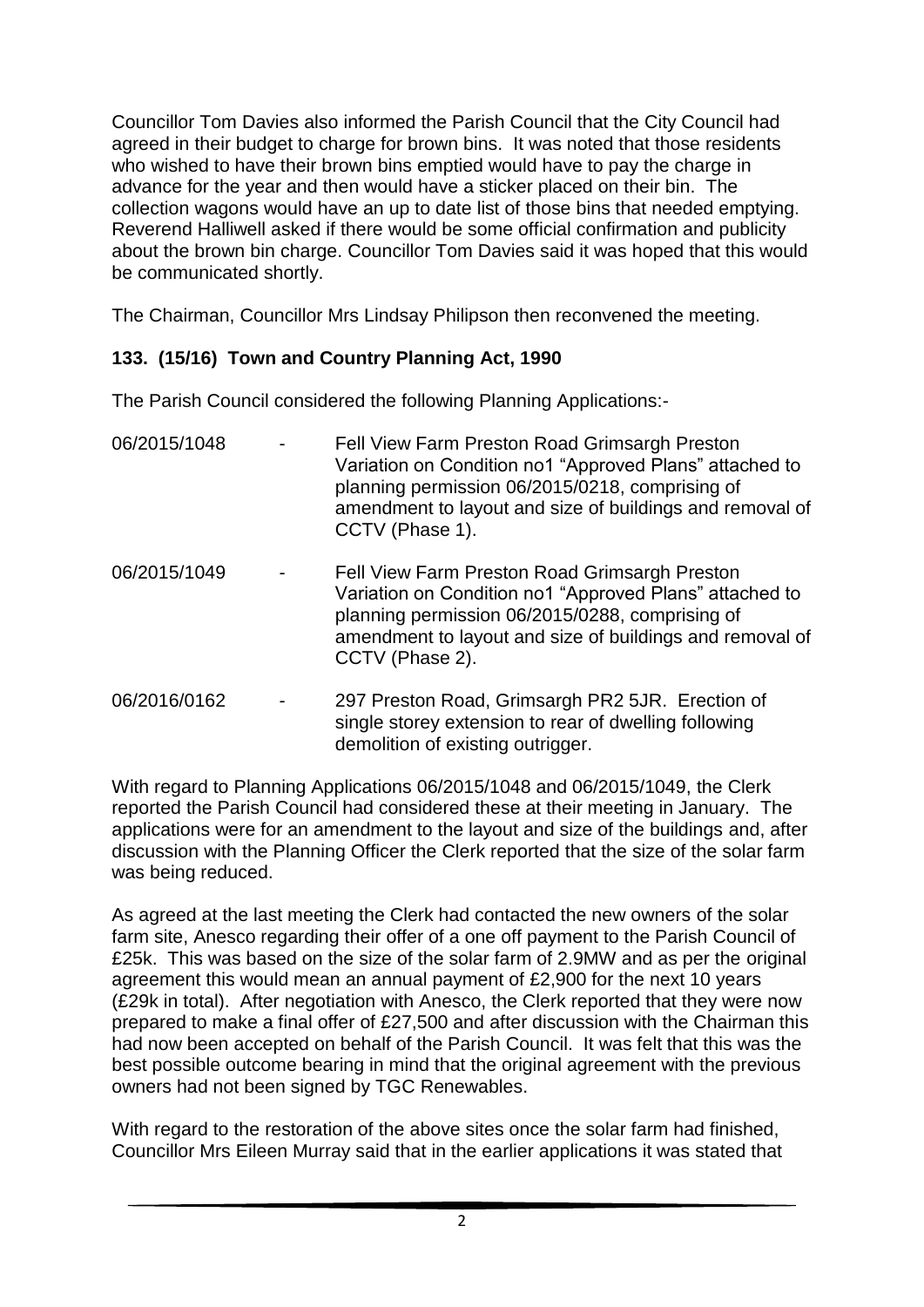the land would revert to agricultural land after the solar farm had finished and the Clerk agreed to double check with the Planning Officer that this was still the case.

With regard to the Planning Application for the Wetlands it was reported that United Utilities (UU) had now submitted an appeal to the Planning Inspectorate and they would also be resubmitting their original application to Preston City Council shortly. UU had contacted the Parish Council to see how they should proceed with informing the local residents. It was agreed that UU should contact those directly affected by letter, as they did with the original application, and also inform the local Ward Councillors and MP. The Parish Council would produce a flyer for circulation in the village and would also encourage letters of support through our Facebook Page and Website.

Councillor David Hindle informed the Parish Council that over 500 Curlews had been counted on the Wetlands site and this was a remarkable story as Curlews were currently on the Red List and were one of the most threatened birds. This demonstrated the importance of the Wetlands and why they should be preserved. Councillor David Hindle would contact Longridge News about this and would use his contacts to inform people about this good news story and to emphasise why the Wetlands were an important asset for Grimsargh.

#### **Resolved**

**1)** That with regard to Planning Applications 06/2015/1048 and 06/2015/1049 the Parish Council has no comments to make but the Clerk will check with the Planning Officer that the land will revert back to agricultural land once the solar powered farm has finished.

**2)** That with regard to the Deed of Community Benefit and the final offer of £27,500 from Anesco to the Parish Council that this is agreed.

**3)** That with regard to Planning Application 06/2016/0162 the Parish Council has no comments to make on this application.

**4)** With regard to the Wetlands, that United Utilities (UU) is asked to consult those residents who are directly affected by the proposals and had been originally consulted for the previous application. It was further agreed that the Parish Council would produce a flyer for the village about the application and we would also use our Facebook Page and Website to encourage support for the application.

#### **134. (15/16) Review of Financial Risk Assessment**

A copy of the Financial Risk Assessment had been circulated to the Parish Council and this needed to be reviewed in line with current financial regulations.

A copy of the Financial Risk Assessment is presented in the Minute Book.

#### **Resolved**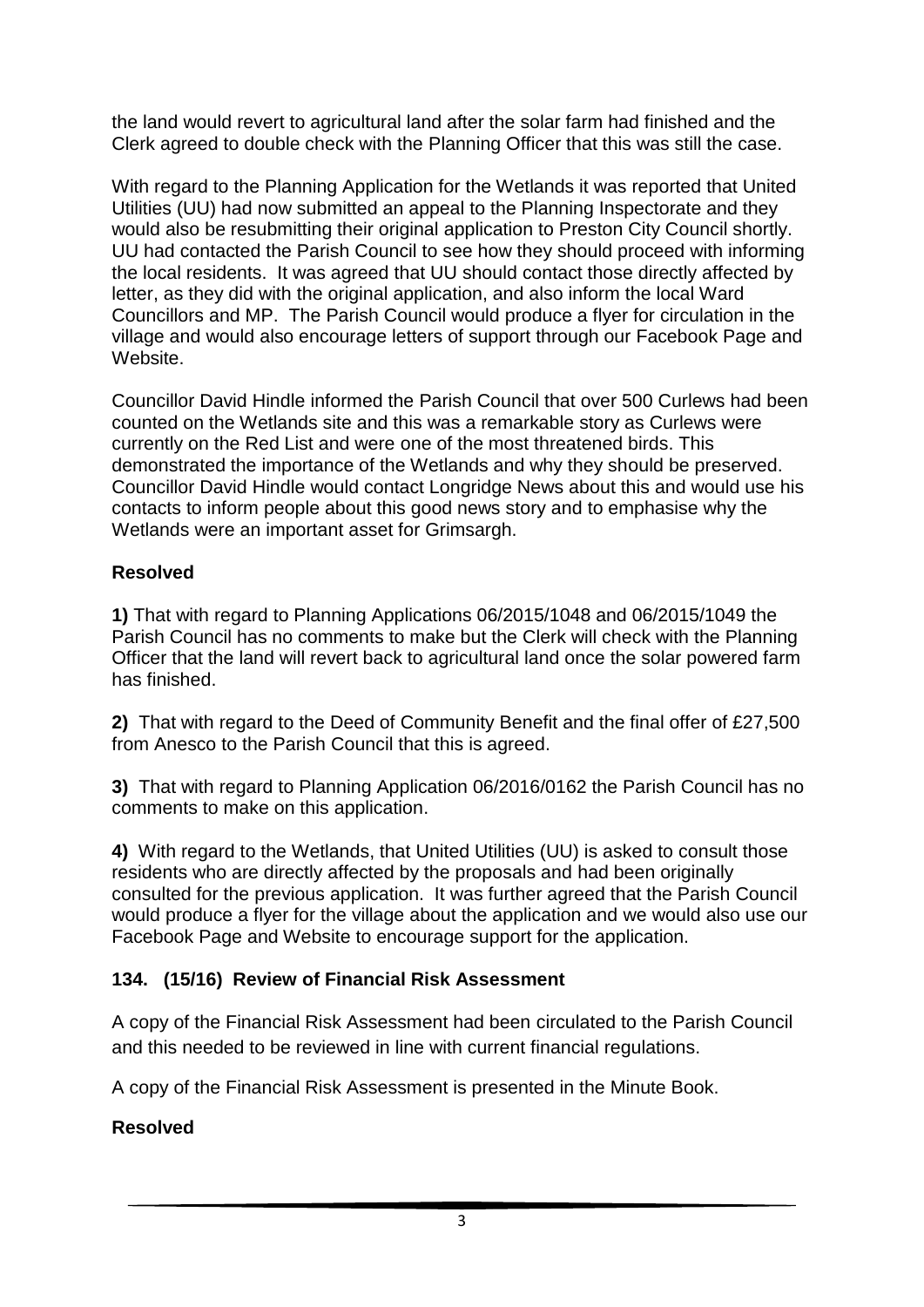That the Financial Risk Assessment as now presented is agreed as being up to date and appropriate for the Parish Council's needs.

# **135. (15/16) Chain of Office for Grimsargh Parish Council**

Councillor Mrs Eileen Murray had asked this to be put on the Agenda as she had recently attended an event with the Clerk and it was noticed that almost all Parish Councils had Chains of Office that they wore for special occasions. There was a brief discussion about the possibility of providing a Chain of Office for Grimsargh but it was felt that this should not be pursued at present as it would be a "nice to have" item but not particular necessary in this current financial climate.

# **136. (15/16) Financial Matters and Banking**

It was noted that we had an estimated £39,974.32 in the bank as at 1 February 2016. We were still awaiting the March bank statement.

# **Resolved**

**1)** The following invoices were agreed for payment:-

i) Best Kept Village Entry Fee - £25 (Cheque no 767).

ii) Clerk, Sue Whittam, Salary 1, 8, 15, 22 and 29 February 2016 (5 weeks £847 – tax and NI = £662.36 + £23.48 ink, £35.00 (Information Commissioners Office Fee for Data Protection), £35.10 postage total of expenses = £93.58 so total of salary and expenses =  $£755.94$  (Cheque no 768).

iii) Adam Cooper Lengthsman's wages  $-48$  hours at £13 per hour = £624.00 (Cheque no 769).

**2)** That Donna Kidd is approved as the Internal Auditor as per last year, at a cost of £60.00.

# **137. (15/16) Clerk's Report – for information only**

The Clerk reported on the following matters:-

The Lengthsman was currently looking at replacing the doors on the Parish Council store as agreed in the budget – it was noted that all three doors on the store would be replaced.

An email had been received about dog fouling in the village. It was agreed that a further item would be placed in the June newsletter and that local residents would be advised to report dog fouling to Preston City Council either online using the dedicated form or by telephone.